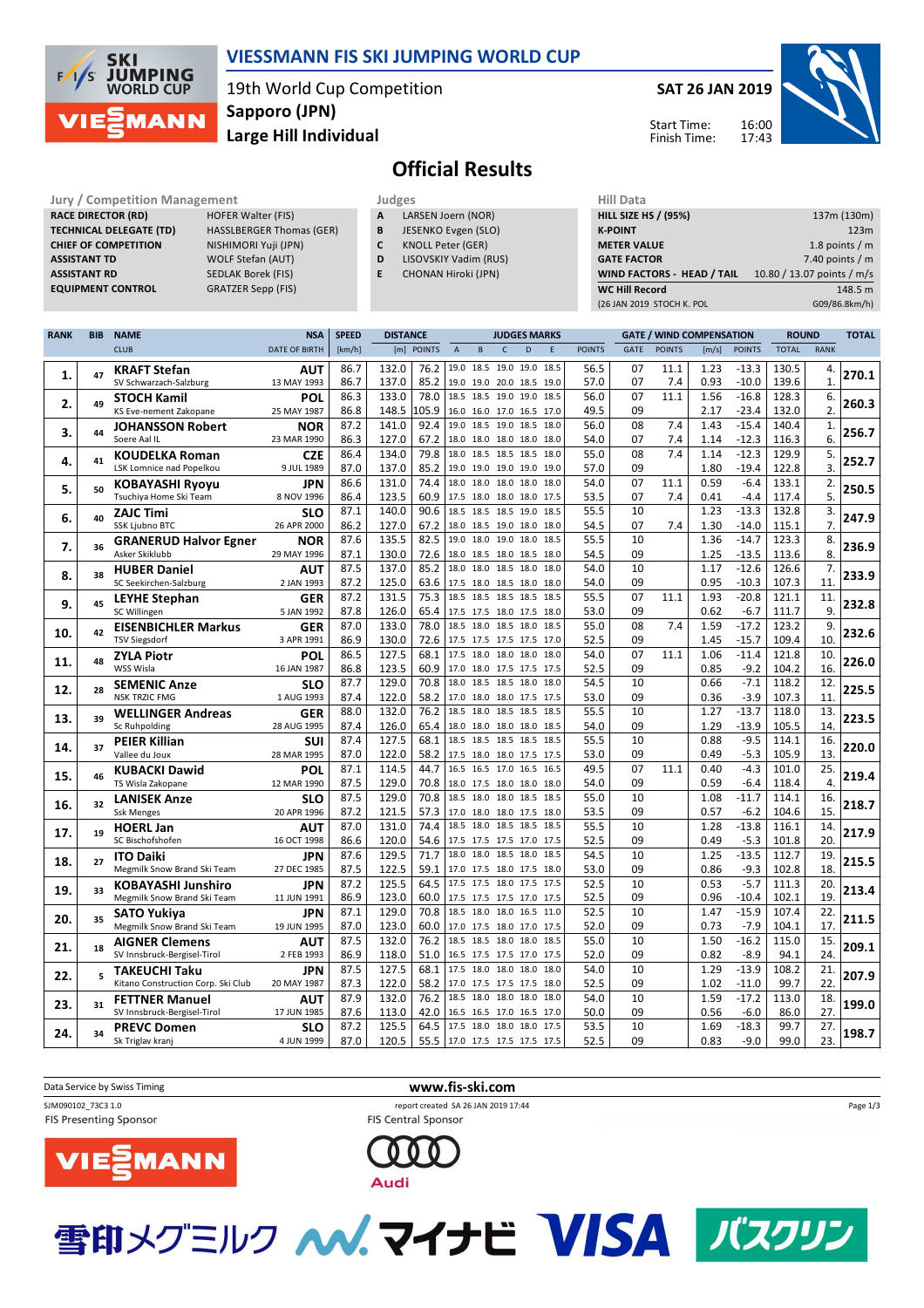

## **VIESSMANN FIS SKI JUMPING WORLD CUP**

19th World Cup Competition **Large Hill Individual Sapporo (JPN)**

**SAT 26 JAN 2019**

Start Time: Finish Time:



**Official Results**

| <b>RANK</b> | <b>BIB</b> | <b>NAME</b>                 | <b>NSA</b>           | <b>SPEED</b> | <b>DISTANCE</b> |                                 | <b>JUDGES MARKS</b> |                          |  |   |                          | <b>GATE / WIND COMPENSATION</b> |             |               |       | <b>ROUND</b>  |              | <b>TOTAL</b> |       |
|-------------|------------|-----------------------------|----------------------|--------------|-----------------|---------------------------------|---------------------|--------------------------|--|---|--------------------------|---------------------------------|-------------|---------------|-------|---------------|--------------|--------------|-------|
|             |            | <b>CLUB</b>                 | <b>DATE OF BIRTH</b> | [km/h]       |                 | [m] POINTS                      |                     |                          |  | D |                          | <b>POINTS</b>                   | <b>GATE</b> | <b>POINTS</b> | [m/s] | <b>POINTS</b> | <b>TOTAL</b> | <b>RANK</b>  |       |
| 25.         |            | <b>JELAR Ziga</b>           | <b>SLO</b>           | 86.8         | 118.5           | 51.9                            |                     |                          |  |   | 16.5 17.5 17.5 17.5 17.5 | 52.5                            | 10          |               | 0.66  | $-7.1$        | 97.3         | 30.          | 197.6 |
|             |            | Sk Triglav kranj            | 22 OCT 1997          | 87.1         | 121.0           | 56.4 17.5 17.5 18.0 17.5 17.5   |                     |                          |  |   |                          | 52.5                            | 09          |               | 0.80  | $-8.6$        | 100.3        | 21.          |       |
| 26.         |            | <b>SATO Keiichi</b>         | <b>JPN</b>           | 86.8         | 124.0           | 61.8   17.0 17.5 17.5 17.5 17.0 |                     |                          |  |   |                          | 52.0                            | 10          |               | 0.99  | $-10.7$       | 103.1        | 23.          | 197.1 |
|             |            | Megmilk Snow Brand Ski Team | 27 JUL 1997          | 86.8         | 117.0           | 49.2 16.5 17.0 17.5 17.0 17.0   |                     |                          |  |   |                          | 51.0                            | 09          |               | 0.57  | $-6.2$        | 94.0         | 25.          |       |
| 27.         |            | <b>HULA Stefan</b>          | <b>POL</b>           | 87.3         | 122.5           | 59.1                            |                     |                          |  |   | 17.5 17.5 18.0 17.5 17.0 | 52.5                            | 10          |               | 0.95  | $-10.3$       | 101.3        | 24.          | 187.4 |
|             |            | KS Eve-nement Zakopane      | 29 SEP 1986          | 87.1         | 116.5           | 48.3 16.5 16.5 16.5 16.0 16.5   |                     |                          |  |   |                          | 49.5                            | 09          |               | 1.08  | $-11.7$       | 86.1         | 26.          |       |
| 28.         |            | <b>POLASEK Viktor</b>       | <b>CZE</b>           | 87.3         | 121.5           | 57.3                            |                     | 17.0 17.5 17.5 17.5 17.5 |  |   |                          | 52.5                            | 10          |               | 1.03  | $-11.1$       | 98.7         | 29.          | 184.2 |
|             |            | Nove Mesto-Dukla            | 18 JUL 1997          | 87.1         | 113.5           | 42.9                            |                     |                          |  |   | 16.5 17.0 18.0 17.0 17.5 | 51.5                            | 09          |               | 0.82  | $-8.9$        | 85.5         | 28.          |       |
| 29.         |            | <b>BAER Moritz</b>          | <b>GER</b>           | 87.5         | 128.0           | 69.0 17.0 17.0 17.5 17.5 17.0   |                     |                          |  |   |                          | 51.5                            | 10          |               | 1.93  | $-20.8$       | 99.7         | 27.          | 182.1 |
|             |            | SF Gmund-Duernbach          | 16 MAY 1997          | 86.9         | 112.0           | 40.2                            |                     |                          |  |   | 16.5 16.5 17.0 17.0 17.0 | 50.5                            | 09          |               | 0.77  | $-8.3$        | 82.4         | 29.          |       |
| 30.         |            | <b>PEDERSEN Robin</b>       | <b>NOR</b>           | 87.9         | 122.5           | 59.1                            |                     |                          |  |   | 17.0 17.5 17.5 17.5 17.5 | 52.5                            | 10          |               | 1.05  | $-11.3$       | 100.3        | 26.          | 177.3 |
|             |            | Stalkameratene II           | 31 AUG 1996          | 87.3         | 109.0           | 34.8   16.5 16.5 17.5 17.0 16.5 |                     |                          |  |   |                          | 50.0                            | 09          |               | 0.72  | $-7.8$        | 77.0         | 30.          |       |

|     |                         |                                                                |                           |      |       |      | not qualified for 2nd round   |  |      |    |     |      |         |      |     |      |
|-----|-------------------------|----------------------------------------------------------------|---------------------------|------|-------|------|-------------------------------|--|------|----|-----|------|---------|------|-----|------|
| 31. | 17                      | <b>KOZISEK Cestmir</b><br>LSK Lomnice nad Popelkou             | <b>CZE</b><br>9 NOV 1991  | 87.1 | 122.5 |      | 59.1 17.5 17.5 17.5 17.5 17.5 |  | 52.5 | 10 |     | 1.59 | $-17.2$ | 94.4 | 31. | 94.4 |
| 32. | 14                      | <b>KASAI Noriaki</b><br>Tsuchiya Home Ski Team                 | <b>JPN</b><br>6 JUN 1972  | 87.2 | 116.5 |      | 48.3 17.0 17.5 17.5 17.5 17.5 |  | 52.5 | 10 |     | 0.60 | $-6.5$  | 94.3 | 32. | 94.3 |
| 33. | 15                      | <b>SCHULER Andreas</b><br>Einsiedeln                           | <b>SUI</b><br>30 DEC 1995 | 87.5 | 119.5 | 53.7 | 16.5 17.0 17.5 17.5 17.0      |  | 51.5 | 10 |     | 1.11 | $-12.0$ | 93.2 | 33. | 93.2 |
| 34. | 12                      | <b>LEITNER Clemens</b><br>Nordic Team Absam-Tirol              | <b>AUT</b><br>7 NOV 1998  | 86.9 | 121.5 | 57.3 | 17.0 17.5 17.5 17.0 17.5      |  | 52.0 | 10 |     | 1.51 | $-16.3$ | 93.0 | 34. | 93.0 |
| 35. | 30                      | <b>WOLNY Jakub</b><br>LKS Klimczok Bystra                      | POL<br>15 MAY 1995        | 86.8 | 116.0 | 47.4 | 17.0 17.0 17.5 17.0 17.5      |  | 51.5 | 10 |     | 0.71 | $-7.7$  | 91.2 | 35. | 91.2 |
| 36. | 26                      | <b>NAKAMURA Naoki</b><br>Tokai Univ.                           | <b>JPN</b><br>19 SEP 1996 | 87.4 | 118.0 | 51.0 | 16.5 17.5 17.5 17.0 17.5      |  | 52.0 | 10 |     | 1.22 | $-13.2$ | 89.8 | 36. | 89.8 |
| 37. | 22                      | <b>BICKNER Kevin</b><br>Norge Ski Club                         | <b>USA</b><br>23 SEP 1996 | 87.6 | 115.5 | 46.5 | 16.5 16.5 16.5 16.5 16.5      |  | 49.5 | 10 |     | 0.66 | $-7.1$  | 88.9 | 37. | 88.9 |
| 38. | 6                       | <b>ITO Kenshiro</b><br>Megmilk Snow Brand Ski Team             | <b>JPN</b><br>8 JAN 1990  | 87.5 | 113.0 | 42.0 | 16.5 16.5 17.0 16.5 16.5      |  | 49.5 | 10 |     | 0.58 | $-6.3$  | 85.2 | 38. | 85.2 |
| 39. | 29                      | <b>FANNEMEL Anders</b><br>Hornindal II                         | <b>NOR</b><br>13 MAY 1991 | 87.8 | 110.5 | 37.5 | 16.0 16.5 16.5 17.0 16.5      |  | 49.5 | 10 |     | 0.27 | $-2.9$  | 84.1 | 39. | 84.1 |
| 40. | 13                      | <b>LARSON Casev</b><br>Norge Ski Club                          | <b>USA</b><br>16 DEC 1998 | 87.1 | 112.0 | 40.2 | 16.0 17.0 17.0 16.5 16.5      |  | 50.0 | 10 |     | 0.61 | $-6.6$  | 83.6 | 40. | 83.6 |
| 41. | 16                      | <b>SCHIFFNER Markus</b><br>UVB Hinzenbach-Oberoesterreich      | <b>AUT</b><br>5 JUN 1992  | 86.9 | 110.0 | 36.6 | 16.5 16.5 16.5 16.5 16.5      |  | 49.5 | 10 |     | 0.30 | $-3.2$  | 82.9 | 41. | 82.9 |
| 42. | 43                      | <b>GEIGER Karl</b><br>SC 1906 Oberstdorf                       | <b>GER</b><br>11 FEB 1993 | 87.2 | 107.5 | 32.1 | 14.5 15.0 15.0 15.0 15.0      |  | 45.0 | 08 | 7.4 | 0.24 | $-2.6$  | 81.9 | 42. | 81.9 |
| 43. | $\overline{\mathbf{3}}$ | <b>HARADA Yumu</b><br>Megmilk Snow Brand Ski Team              | JPN<br>15 SEP 1990        | 86.9 | 115.5 | 46.5 | 16.0 17.0 17.0 16.5 17.0      |  | 50.5 | 10 |     | 1.45 | $-15.7$ | 81.3 | 43. | 81.3 |
| 44. | $\mathbf{z}$            | <b>SAKUYAMA Kento</b><br>Kitano Construction Corp. Ski Team    | <b>JPN</b><br>3 JUL 1990  | 86.8 | 112.0 | 40.2 | 16.0 16.5 16.5 16.5 16.5      |  | 49.5 | 10 |     | 1.20 | $-13.0$ | 76.7 | 44. | 76.7 |
| 45. | $\mathbf{1}$            | <b>NAITO Tomofumi</b><br>Ski Association of Koga City          | <b>JPN</b><br>22 FEB 1993 | 86.3 | 105.5 | 28.5 | 16.0 16.0 16.0 16.0 16.5      |  | 48.0 | 10 |     | 0.30 | $-3.2$  | 73.3 | 45. | 73.3 |
| 46. | 11                      | <b>NAZAROV Mikhail</b><br>Moscow Region TSSP                   | <b>RUS</b><br>14 OCT 1994 | 87.6 | 110.0 | 36.6 | 16.0 16.5 16.5 16.5 16.5      |  | 49.5 | 10 |     | 1.22 | $-13.2$ | 72.9 | 46. | 72.9 |
| 47. | 23                      | <b>LINDVIK Marius</b><br>Raelingen Skiklubb                    | <b>NOR</b><br>27 JUN 1998 | 87.1 | 106.0 | 29.4 | 16.0 16.0 16.5 16.0 16.0      |  | 48.0 | 10 |     | 0.82 | $-8.9$  | 68.5 | 47. | 68.5 |
| 48. | 10                      | <b>HOFFMANN Felix</b><br>SWV Goldlauter                        | <b>GER</b><br>14 OCT 1997 | 86.9 | 101.5 | 21.3 | 15.5 16.0 16.5 15.5 16.0      |  | 47.5 | 10 |     | 0.49 | $-5.3$  | 63.5 | 48. | 63.5 |
| 49. | $\mathbf{R}$            | <b>HAZETDINOV Ilmir</b><br>SDUSHOR 33 MOSKOVSKAYA OBLAST - RES | <b>RUS</b><br>28 OCT 1991 | 87.1 | 106.0 | 29.4 | 15.5 16.5 16.5 16.0 16.5      |  | 49.0 | 10 |     | 1.39 | $-15.0$ | 63.4 | 49. | 63.4 |
| 50. | 20                      | <b>KOT Maciej</b><br>AZS Zakopane                              | POL<br>9 JUN 1991         | 87.3 | 92.5  | 5.1  | 13.0 13.5 13.0 14.0 13.5      |  | 40.0 | 10 |     | 0.74 | $-8.0$  | 37.1 | 50. | 37.1 |

Data Service by Swiss Timing **www.fis-ski.com**

FIS Presenting Sponsor



SJM090102\_73C3 1.0 report created SA 26 JAN 2019 17:44 FIS Central Sponsor



雪印メグミルク ヘベ. マイナビ VISA バスクリン



Page 2/3